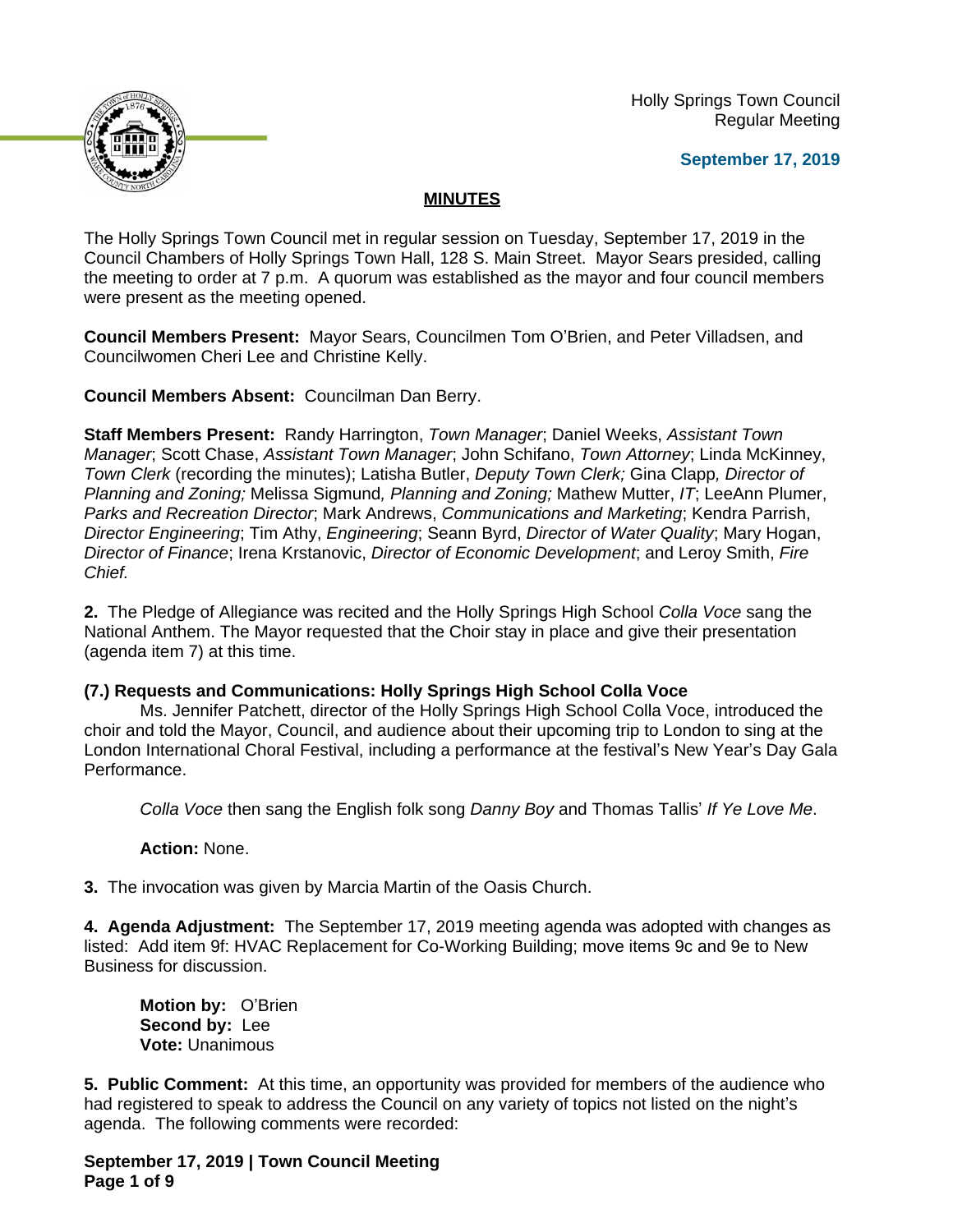Phyllis Gould from the League of Women Voters, Wake County presented a certificate to Councilwoman Cheri Lee on behalf of the League. Councilwoman Kelly received the honor at an event in August that Councilwoman Lee was unable to attend.

Barb Koblich of 220 Sherman Road, Fuquay Varina, spoke against making any changes to the Citizen of the Year award.

Tony Perna of 4901 Sunset Forest Circle, Holly Springs spoke against making any changes to the Citizen of the Year award.

Kelly O'Hara, 2624 Avent Ferry Road, Holly Springs asked that Council defer a decision until they have sat down with the previous Citizen of the Year honorees to discuss the process.

## **6a. Oath of Office for Board of Adjustment**

Mayor Sears introduced Cody Loughridge and Jayson Greene as newly appointed in-town alternate members of the Board of Adjustment.

Ms. McKinney administered the oath of office to Mr. Loughridge and Mr. Greene.

**Action:** None.

## **8. Public Hearing: 8a. 19-CPA-01 Vision Holly Springs: Section 1 Land Use & Character Plan**

Melissa Sigmund, Planning & Zoning, said that the Vision Holly Springs Comprehensive Plan was adopted in 2007, with various amendments over the past twelve years. Since then the Town has seen a tremendous amount of growth and change. The plan needed to be updated to ensure that it accounts for current conditions and considers the community's values and vision for the future. Ms. Sigmund said that there was a nearly year-long project to update Section 1 of the Vision Holly Springs Comprehensive Plan (reVision Holly Springs) and she outlined the different methods used for community engagement. She said that now a draft plan is being presented for public comment. A public hearing is not required by statute, but the Town wanted to provide the public with an additional opportunity to provide input. This is a living document and can be amended as conditions change. The consultant said that they had never seen this amount of participation in a town this size. She outlined the highlights of comments from the public, and stated that the goal of the plan is to have something for everyone. One of the main benefits of this plan is that it is "character based" rather than density based. This conveys expectations, allows the town to achieve its desired result, and gives the Town some additional controls at the time of zoning.

# Planning Board Recommendation:

The Planning Board held a meeting on 08/27/19 to which the Town Council and re:Vision Holly Springs Community Advisory Committee were invited and participated in a roundtable discussion following a presentation from the project consultant. The Planning Board discussed the following:

- Support for the plan's intention of providing additional housing variety and options
- The need to ensure and appropriately communicate to long-time residents and property owners that the plan does not require development/redevelopment of property, but serves as a road map if private parties wish to develop land.
- Question regarding how to include more parks in neighborhoods (staff indicated that this will be addressed in the forthcoming update to the Parks & Recreation section of the Comprehensive Plan)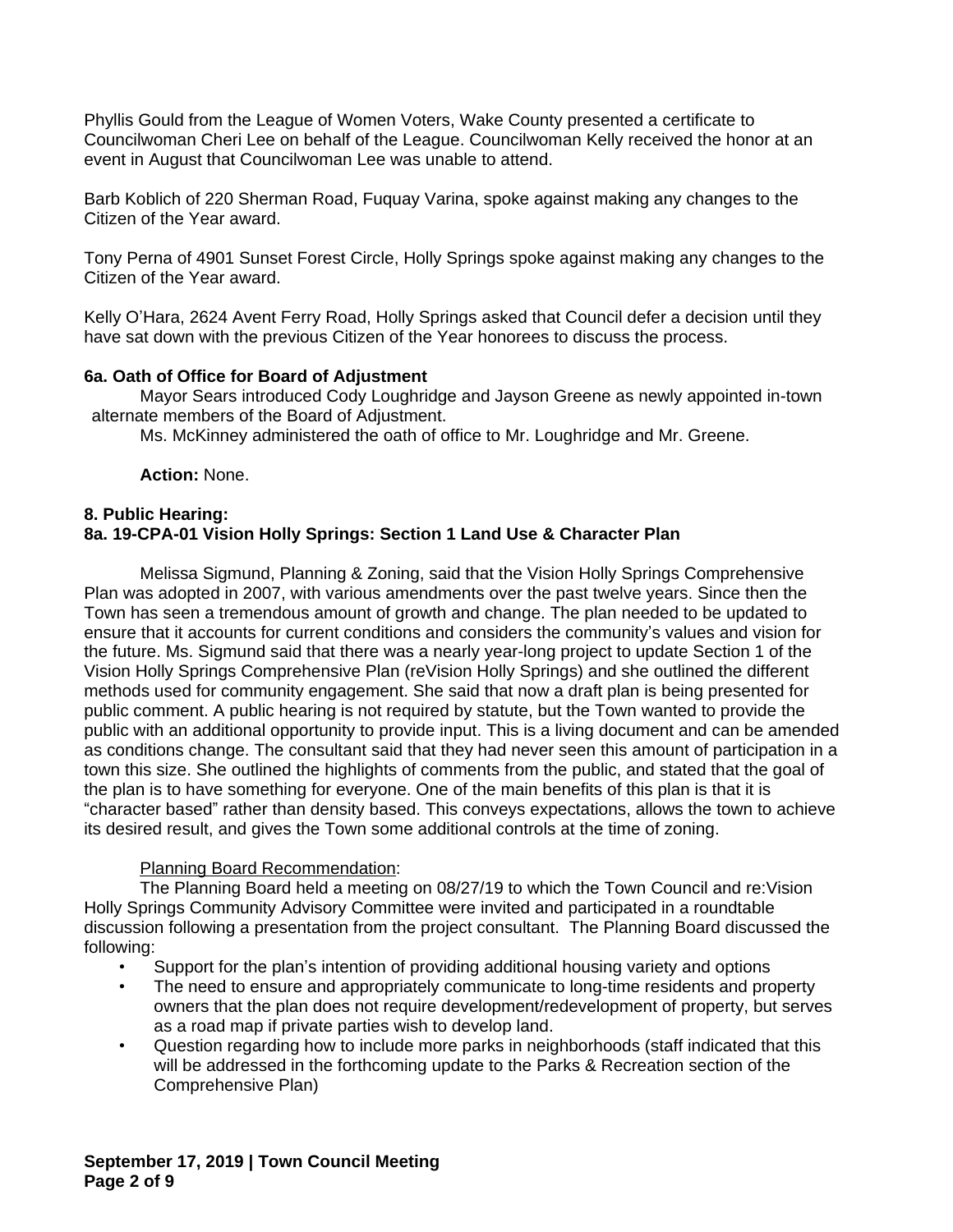• The need to include a statement in the introduction to the effect that this is intended to be a living document that is deliberative in nature and not directive. The plan will be implemented through the actions of the Planning Board and Town Council going forward.

The Planning Board recommended approval (8-0-1)

Those voting against the motion were:

• None

With that explanation completed, Mayor Sears opened the public hearing. The following input was recorded:

Kim Yarborough Vuncannon, 1024 S. Main Street, Holly Springs spoke in support of the land use plan for the southern gateway of the Town and said she would like to see it become an inviting and special part of Holly Springs.

Late comers, who had not had an opportunity to sign up to speak were asked if they wished to speak. No one responded.

Council discussed how this is a very long range plan, and was flexible. It is a guide that gives the Town options on land use. It is meant to last for 30 to 40 years, as a vision, and is not set in stone.

There was discussion of when the final draft would be presented to Council if they were to vote on it on October 1st, and when Councilman Berry's comments would be shared with them.

**Action:** Motion to close the public hearing and continue consideration of 19-CPA-01: Vision Holly Springs: Town of Holly Springs Comprehensive Plan, Section 1: Land Use & Character to the October 1, 2019 Town Council Meeting.

**Motion by:** Lee **Second by:** O'Brien **Vote:** unanimous

### **9. Consent Agenda**

The Council approved a motion to approve all items on the Consent Agenda except 9c and 9e, which were moved to New Business. The motion carried following a motion by Councilman O'Brien, a second by Councilman Villadsen, and a unanimous vote. The following actions were affected:

9a. Minutes - The Council approved minutes of the Council special meeting held August 27, 2019, the business meeting held September 3, 2019, and the workshop held September 10, 2019.

9b. Monthly Administrative Budget Amendments - The Council received a report of monthly administrative budget amendments approved by the Town Manager. *A copy of the budget amendment report is attached to these minutes.*

9d. Finalize Adoption of S. Main Street – The Council approved execution of the required municipal certificates to finalize the adoption of S. Main Street from NCDOT.

9f. HVAC Replacement for Co-Working Station – The Council awarded a contract for replacement of the HVAC system at the Co-Working Station to Piedmont Service Group.

**September 17, 2019 | Town Council Meeting Page 3 of 9**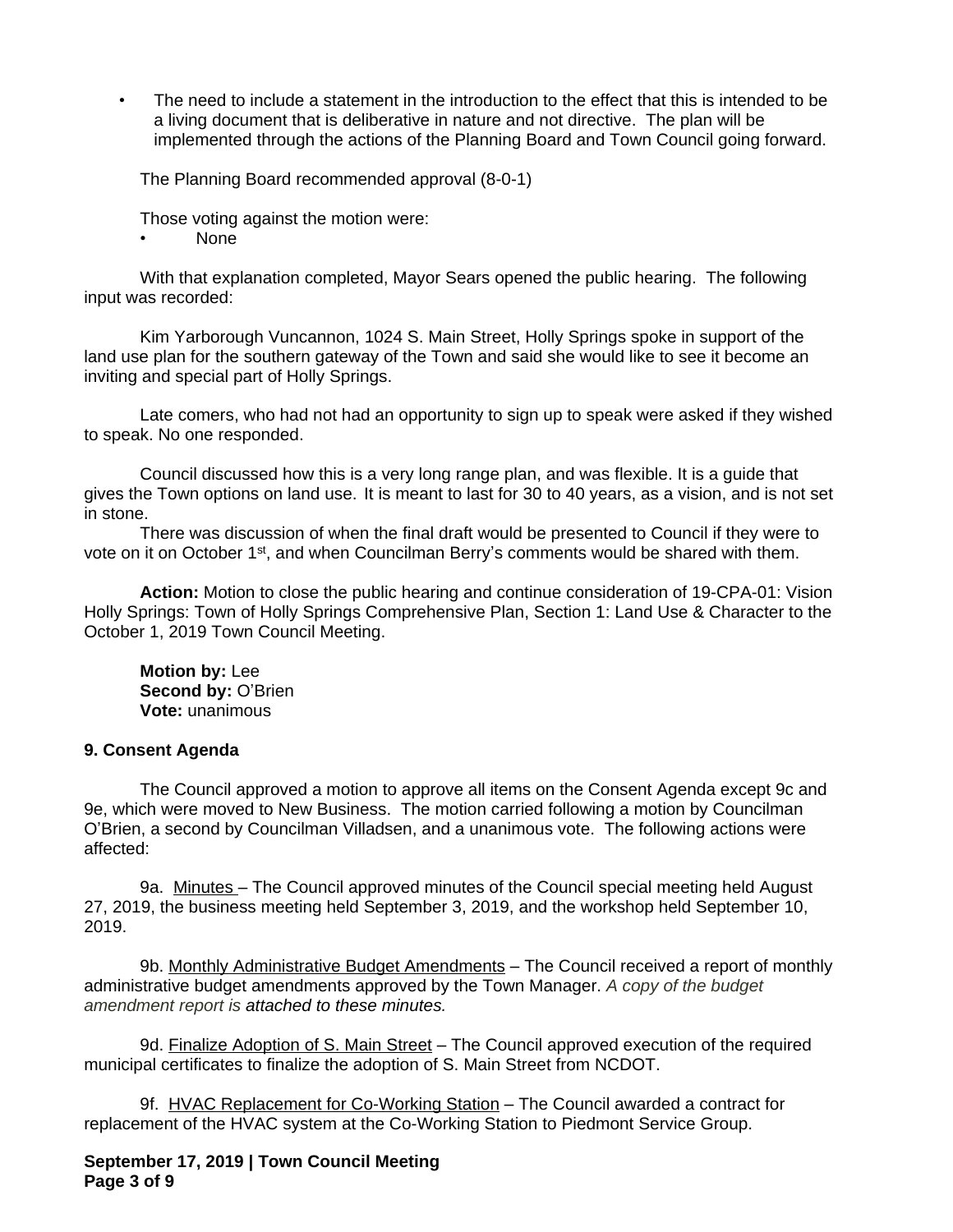### **10. NEW BUSINESS**

#### **9c. Renaming a portion of Tullich Way**

Beth Trautz said that the 90 foot stretch of Tullich Way has no houses addressed off of it. It will connect to Third Street when the road is extended. There are four houses, a church, and the Post Office on Third Street. None of them want to change their addresses. Renaming this section would allow all currently addressed residences and businesses on both Tullich and Third Street to keep their current addresses.

**Action**: Motion to adopt Resolution 19-29 renaming a portion of Tullich Way to Third Street. **Motion by:** Kelly **Second by:** Villadsen **Vote:** Unanimous *A copy of Resolution 19-29 is attached to these minutes.*

#### **9e. Ralph Stephens Road Quitclaim**

John Schifano, Town Attorney, explained that when a road is abandoned, by statute the land reverts to the property owners. The Town will keep the easements it currently has. The Quitclaim deed makes it easier for the property owner to show clear title to the property and does not prejudice the Town in any way.

**Action**: Motion to approve execution of a Quitclaim deed for that portion of Ralph Stephens Road that was abandoned during the re-aligning of South Main Street.

**Motion:** Villadsen **Second:** Kelly **Vote:** Unanimous

#### **10a. Citizen of the Year Award**

Linda McKinney, Town Clerk, said that at the July 9, 2019 Council Workshop, staff was asked to compile background information on the Citizen of the Year Award, the Town's current funding support for the award, and considerations associated with the Award. At the September 10, 2019 Council Workshop, staff provided background on the Citizen of the Year award and possible scenarios the Council might consider going forward. The Council asked staff to bring back for consideration at the September 17, 2019 Council meeting a motion for continuing the Town's logistical and minimal funding support and identifying the composition of the seven member award selection committee.

Ms. McKinney gave a brief history of the Citizen of the Year award from its creation in 1996 by the Holly Springs Chamber of Commerce to the present. In 2010 the Town Council voted to provide "logistical and minimal funding" support to the award. In recent years, the nominations have been submitted by the Town to a committee of previous Award recipients who have served as the selection committee. She outlined the involvement of town staff and the cost to the town in previous years.

Council discussed having a meeting with Tony Perna and other members of the previous Citizen of the Year committee to discuss how to move forward. They mentioned the possibility of creating a new award, similar to Cary's Hometown Spirit Award.

Action: Motion to table discussion of the Citizen of the Year Committee to October 1<sup>st</sup>.

**Motion by**: O'Brien **Second by**: Villadsen **Vote:** Unanimous.

**September 17, 2019 | Town Council Meeting Page 4 of 9**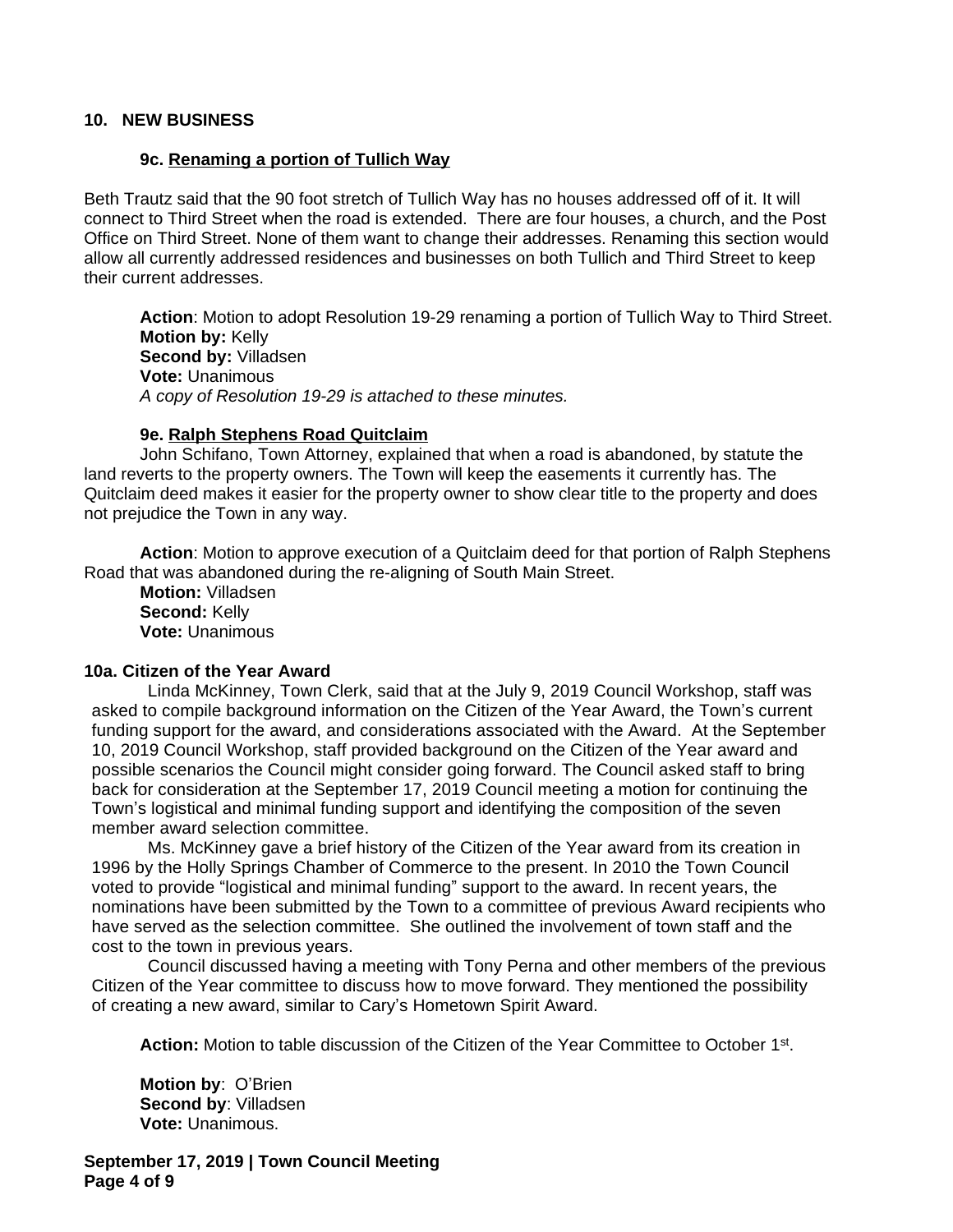## **10b. Interlocal Agreement for Building Inspection Services**

Daniel Pope, Director of Code Enforcement, said that certified inspectors are becoming more difficult to replace in the current job market and recently passed legislation requires jurisdictions to complete inspections within two days of scheduling. The Town of Apex has requested an agreement to provide mutual aid assistance in performing building, electrical, mechanical and plumbing inspections. The interlocal agreement will enable each town's building inspectors to provide building inspection services to the other town participating in this agreement.

Mr. Pope said that the town has a history of these interlocal agreements, having had agreements in the past with Apex, Lillington, and Angier.

He said that demand for services will not exceed approximately twenty (20) hours per week on average and such demand will only be provided by the current workforce without disruption to the services of citizens of the assisting party. For the services, the requesting party will pay \$50/hour to the assisting party at a 5-hour minimum and reimburse mileage to the assisting party at the current IRS allowable rate. The duration of the agreement is one (1) year from the date of execution unless mutually terminated by the parties upon 60 days' notice. He said that Apex Town Council is considering this agreement at their meeting tonight.

Councilman Villadsen asked if the Town had received assistance from the agreements in the past. Mr. Pope said that the Town had given assistance but not received it in the past, but that the agreement allows for both.

**Action:** Motion to approve the interlocal agreement with the Town of Apex for building inspection services.

**Motion by**: O'Brien **Second by**: Lee **Vote:** Unanimous.

### **10c. Locally Administered Projects Program**

Tim Athy, Engineering, said the Locally Administered Projects Program (LAPP) was adopted by the NC Capital Area MPO on October 20, 2010. The program is used by the MPO to prioritize and program local transportation projects in the region that utilize federal funding and are the responsibility of the MPO.

Mr. Athy outlined the LAPP Grant Application Process Timeline:

- Pre-Submittal mid-September 2019
- Pre-Submittal Interview with CAMPO end of September 2019
- LAPP Project Submission deadline end of October 2019
- CAMPO selects FFY 2021 LAPP Grant projects January/February 2020
- Signed Municipal Agreement September 2020
- FFY 2021 Funds Obligated October 2020 September 2021

He said that this process does not commit the Town to funds, and any potential grant award from NCDOT would come back to Council for acceptance.

He said that based on the Town's population Holly Springs is eligible to receive LAPP grants for up to three road improvement projects and three sidewalk/pedestrian projects. CAMPO requires that all funds programmed through LAPP have a minimum 20% local cash match. The FFY2021 LAPP Call for Projects is open from August 21, 2019 through October 31, 2019. Administration of the LAPP Program involves a once-a-year call for all local roadway, transit, bicycle and pedestrian projects, and results in an annual program of projects in the Transportation Improvement Program (TIP). The 2018 Transportation Bonds included an intent to request and leverage partnership funding from NCDOT to create the greatest possible impact on the Town's roadway infrastructure.

**Action 1:** Motion to approve LAPP Grant application for the following Transportation

**September 17, 2019 | Town Council Meeting Page 5 of 9**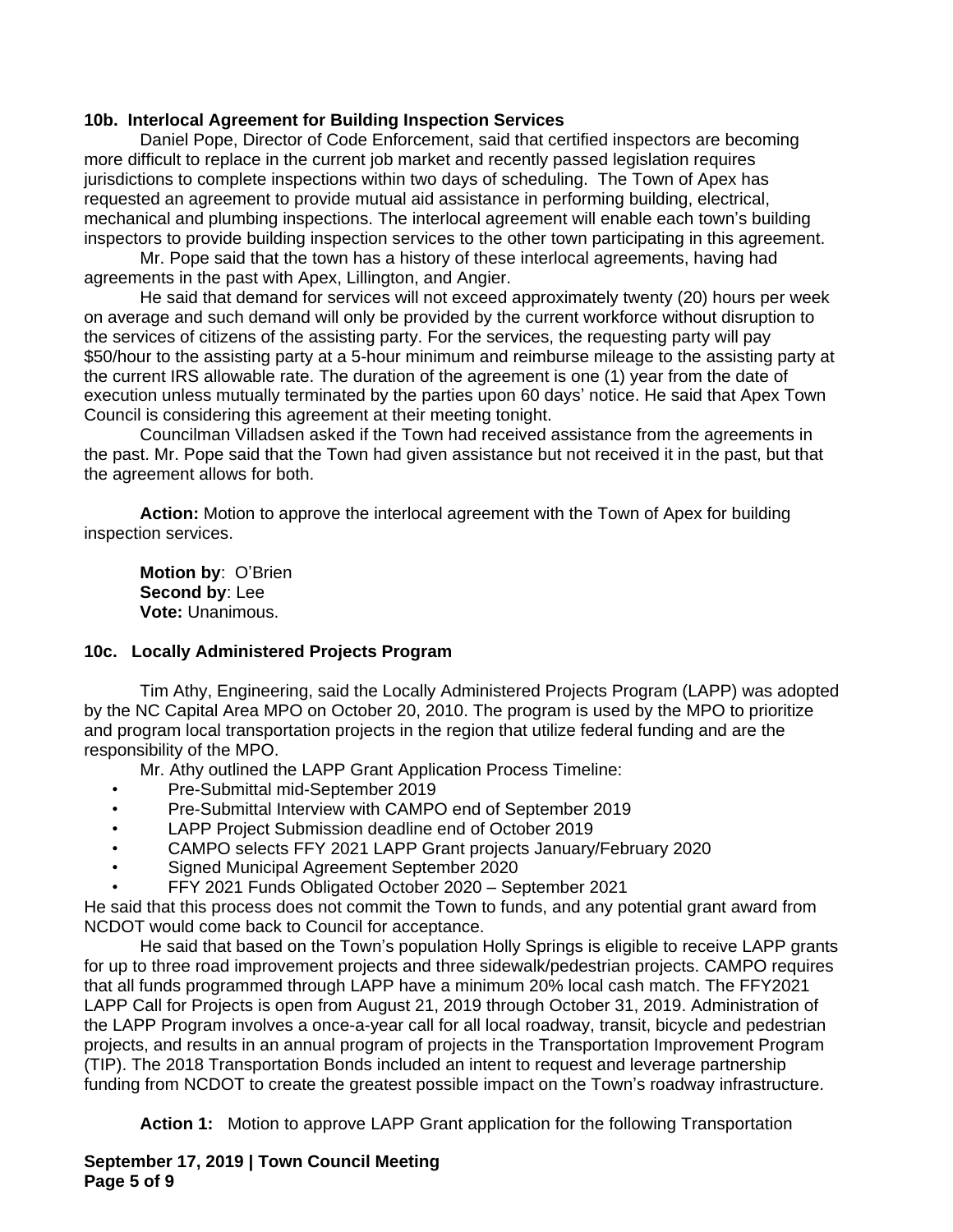Bond Road Projects:

- Sunset Lake Road Widening
- Holly Springs Road Widening
- NC 55 Bypass Right Turn Lane
- Main Street Right Turn Lane

**Motion by**: Villadsen **Second by**: Kelly **Vote:** Unanimous.

**Action 2:** Motion to approve LAPP Grant application for the following Capital Improvement (CIP) Sidewalk Projects:

- Sunset Lake Road Stephenson Road to Kenmont Drive
- Holly Springs Road NC 55 Bypass to Main Street & Flint Point Lane to Sunset Lake Road
- Avent Ferry Road Cotten Lane to Stinson Avenue

**Motion by**: Kelly **Second by**: Lee **Vote:** Unanimous.

### **10d. 2020 Street Resurfacing Program**

Kendra Parrish, Director of Engineering, said that in 2016 a consultant completed the pavement conditioning survey for all town maintained roadways. The pavement condition survey provides an objective evaluation by visual observation of pavement distress and the relative amount of severity of each type of distress. Surveys included the street properties and pavement distress including cracking, rutting, weathering, and patching. The Town maintains over 140 miles of roadway, primarily subdivision streets. She explained that Powel Bill funds only cover resurfacing of about a mile and a half of streets. This equates to an approximate 90 year resurfacing cycle, when the typical life span of asphalt for a subdivision street is 25 years. Furthermore, the town is adding about 7 miles of road per year. Best practices advise that if the Town is not resurfacing on an at least 20-25 year resurfacing cycle, we will be deferring maintenance and not keeping up with the system maintenance needs.

Ms. Parrish said that the selection of streets to be resurfaced is determined by a pavement condition analysis which provides an objective evaluation. Internal design plans will begin once a project budget is approved.

The following draft list of streets from the 2016 pavement condition survey are being considered for resurfacing upon completion of design and completing an engineer's opinion of probable costs:

- Elm Street
- Theophilous Trace, Braxton Village
- Shady Porch Ct, Holly Glen
- Gable Ridge Lane, Sunset Ridge South
- Holly Meadow Dr, Holly Glen
- Cabrita Court
- Wescott Ridge Dr, Wescott
- Acorn Falls Ct, Holly Glen
- Hornholly Way, Braxton Village
- **St Vincent Dr, Windward Pt**
- Summit Woods Ct, Holly Glen
- Crossfire Rd, Valleyfield
- Turner St

### **September 17, 2019 | Town Council Meeting Page 6 of 9**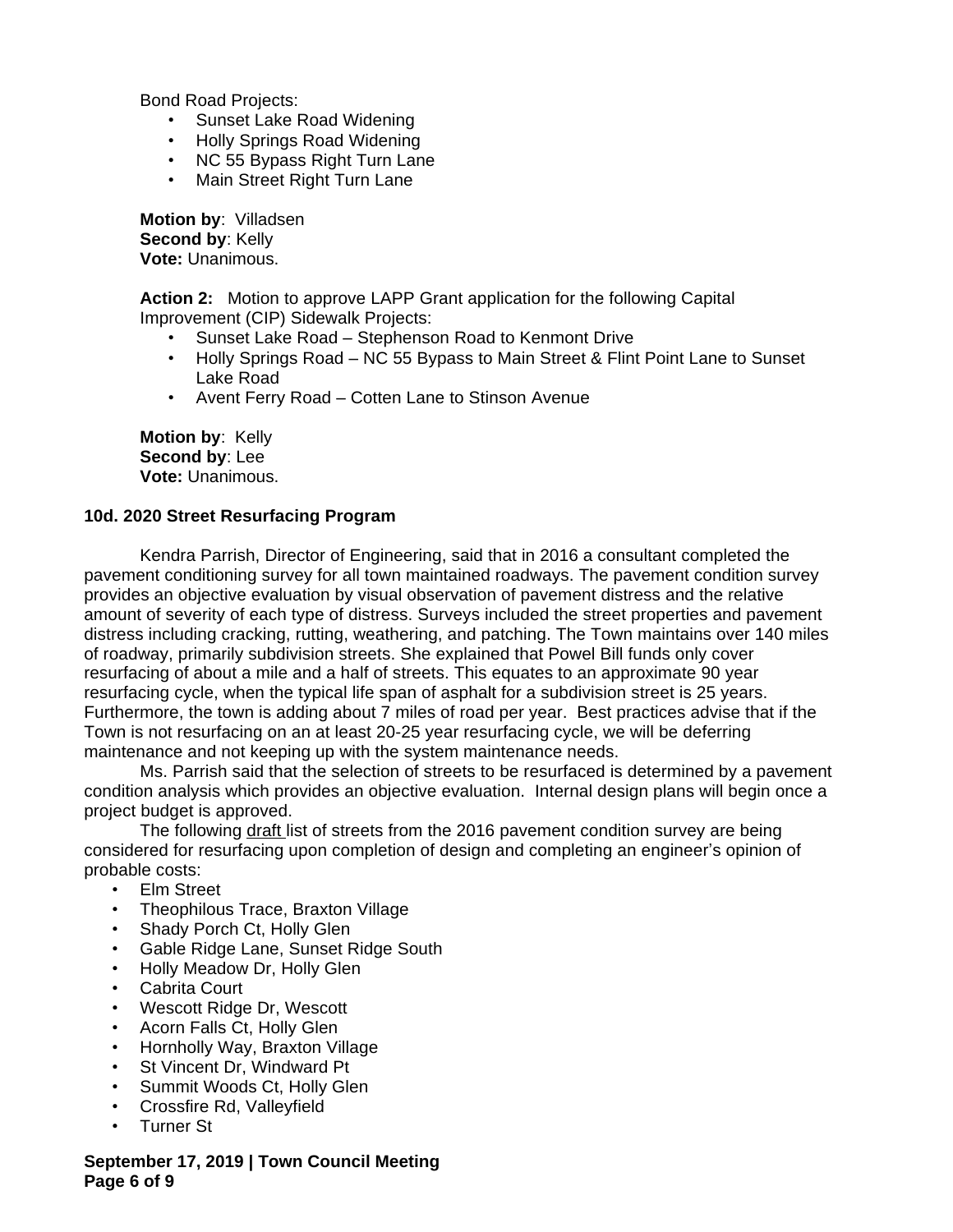Ms. Parrish said that staff is requesting that a project budget be approved anticipating the following schedule

- o Sept-November 2019
	- **I.** In-House design and contract specification
- o December
	- **Advertise**
- o February
	- Award
- o March October
	- Construction duration

She said streets west of NC Highway 55 have different soil conditions which make them not last as long as streets east of the highway. Councilman Villadsen asked if there were other factors that made roads wear more quickly. Ms. Parrish said that there were other factors and that the survey had taken them into account. Councilwoman Kelly asked about streets in the old part of town and was told that Earp Street was resurfaced a few years ago. Grigsby was resurfaced through a deal with NCDOT. She also said that Elm Street is at the top of the list. Streets that came into town since the 2015 study are probably still under warranty so if there are issues the repairs would be covered under the warranty. Ms. Parrish talked about getting together with other nearby municipalities and improving the construction standards for streets, and requiring extended warranties and bonds. Councilman Villadsen asked if the lifespan of roads is improving or getting worse. Ms. Parrish said the lifespan has been very consistent through her 18 years with the Town. Councilman Villadsen asked when the next review of roads will be. Ms. Parrish said that she would recommend working down the list of streets already identified to need repair before reviewing the town streets again. She said it would make sense to do another survey after three solid years of resurfacing have been completed.

**Action 1:** Motion to approve project budget in the amount of \$1,200,000 for a spring resurfacing contract for town maintained roadways.

**Motion by**: Villadsen **Second by**: Kelly **Vote:** Unanimous.

**Action 2:** Motion to approve fund balance appropriation from Fund 10 355.11 and Powell Bill 10 355.12 to Powell Bill Infrastructure (10.432.23.90.04).

**Motion by**: Kelly **Second by**: Villadsen **Vote:** Unanimous.

# **10e. Board Appointments Policy Revisions**

Linda McKinney, Town Clerk, said that she had been working with Gina Clapp, Director of Planning and Zoning, and LeeAnn Plumer, Director of Parks and Recreation, to update Policy 44, Board Appointment Procedures. The original Policy was adopted in February of 2017. The updates are needed to incorporate references to the Tree Advisory Committee, which was created after the adoption of Policy 44, and to clarify the responsibilities of the various departments connected to these boards in filling vacancies. Time frames for advertising the positions were brought into agreement with current best practice, and the retention of applications was updated to reflect the current NCDCR guidelines.

**Action:** Motion to approve Policy 44.1, amending previous Policy 44, Board

**September 17, 2019 | Town Council Meeting Page 7 of 9**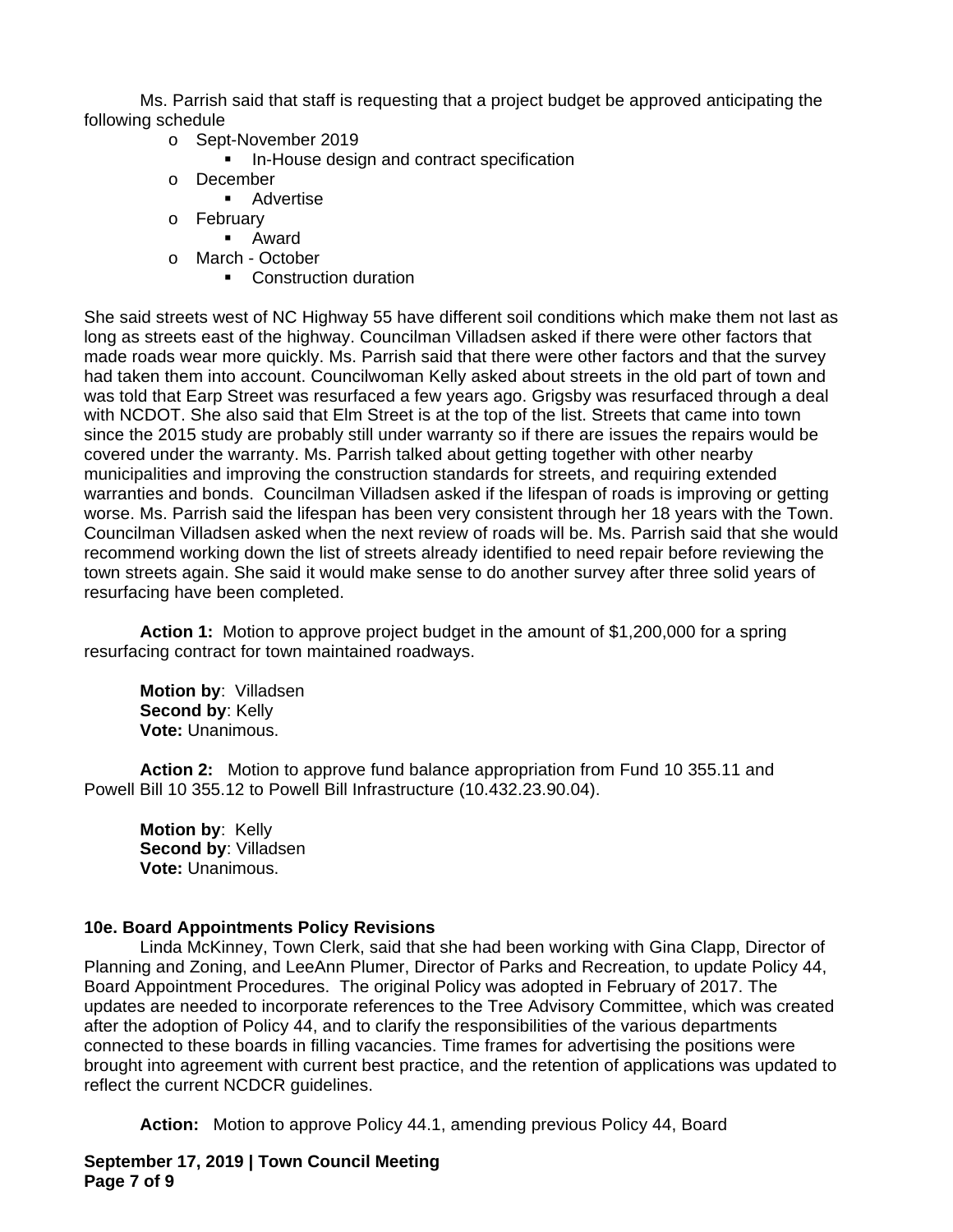Appointment Procedures.

**Motion by**: O'Brien **Second by**: Lee **Vote:** Unanimous.

### **11. UNFINISHED BUSINESS**

### **11a. Norris-Holland-Hare House**

John Schifano, Town Attorney said that North Carolina general statutes require a town to dispose of surplus real property through an offer, bid, and upset bid process. On August 27, 2019, the town council unanimously elected to receive a bid from Corey & Nichole Reed. Pursuant to statute, an advertisement was placed allowing anyone to upset the bid for 10% above the bid. No upset bids were received, therefore the Reeds were the successful bidders for the Norris Holland Hare house. This action authorizes the transfer of real estate, subject to execution of the rehabilitation agreement. The town manager and attorney will effectuate a closing by executing a deed with restrictions, subsequent to execution of a rehabilitation agreement between the Reeds and Capital Area Preservation, Inc. He clarified that \$5,000 will go at closing to Capital Area Preservation for administering the agreement.

Randy Harrington, Town Manager, clarified that the money would go back into the Parks and Recreation Reserve account, which is where the money to purchase the house came from.

**Action:** Motion to award bid of surplus real estate, the Norris Holland Hare house, (2329 Avent Ferry Road) pursuant to NCGS §160A-269 to Corey & Nichole Reed in the amount of \$25,000, and to authorize the Town Manager to execute a deed with certain restrictions requiring compliance with a rehabilitation agreement between the Reeds and Capital Area Preservation, Inc.

**Motion by**: Villadsen **Second by**: Lee **Vote:** Unanimous.

# **12. OTHER BUSINESS**

Crosswalk safety was discussed. Councilwoman Kelly said that she has received comments that the pedestrian flags are working well and suggested that they be used on Main Street. Councilwoman Lee would also like to see the use of the flags spread.

Councilwoman Kelly said that Council is continuing to work with the County on landfill odor issues.

Councilman O'Brien said that there is an issue with parking adjacent to town hall. Businesses are saying that people are parking longer than one hour, and he would like the town to take a look at parking restrictions or some other way to help the businesses. Councilwoman Kelly said she has heard complaints about parking issues also. Randy Harrington, Town Manager, said it might be time for the Town to undertake a parking study so that one problem isn't solved by exacerbating another.

Councilman O'Brien also said that he had received calls about backflow devices in Sunset Ridge, and residents wanting to know why they should be inspected every year if they have a brand new device. John Schifano, Town Attorney, said that if the devices get left out and freeze, they are destroyed and so the yearly inspections are necessary.

Councilman Villadsen said that Dog Day in the Park was a good time for residents, and the September 11<sup>th</sup> ceremony at the fire station was amazing and Fire Chief LeRoy Smith's speech was moving. Councilwoman Lee agreed, and said that the fire department also gave a great experience to a Holly Springs High School student with special needs, by driving her to school in the fire engine.

**September 17, 2019 | Town Council Meeting Page 8 of 9**